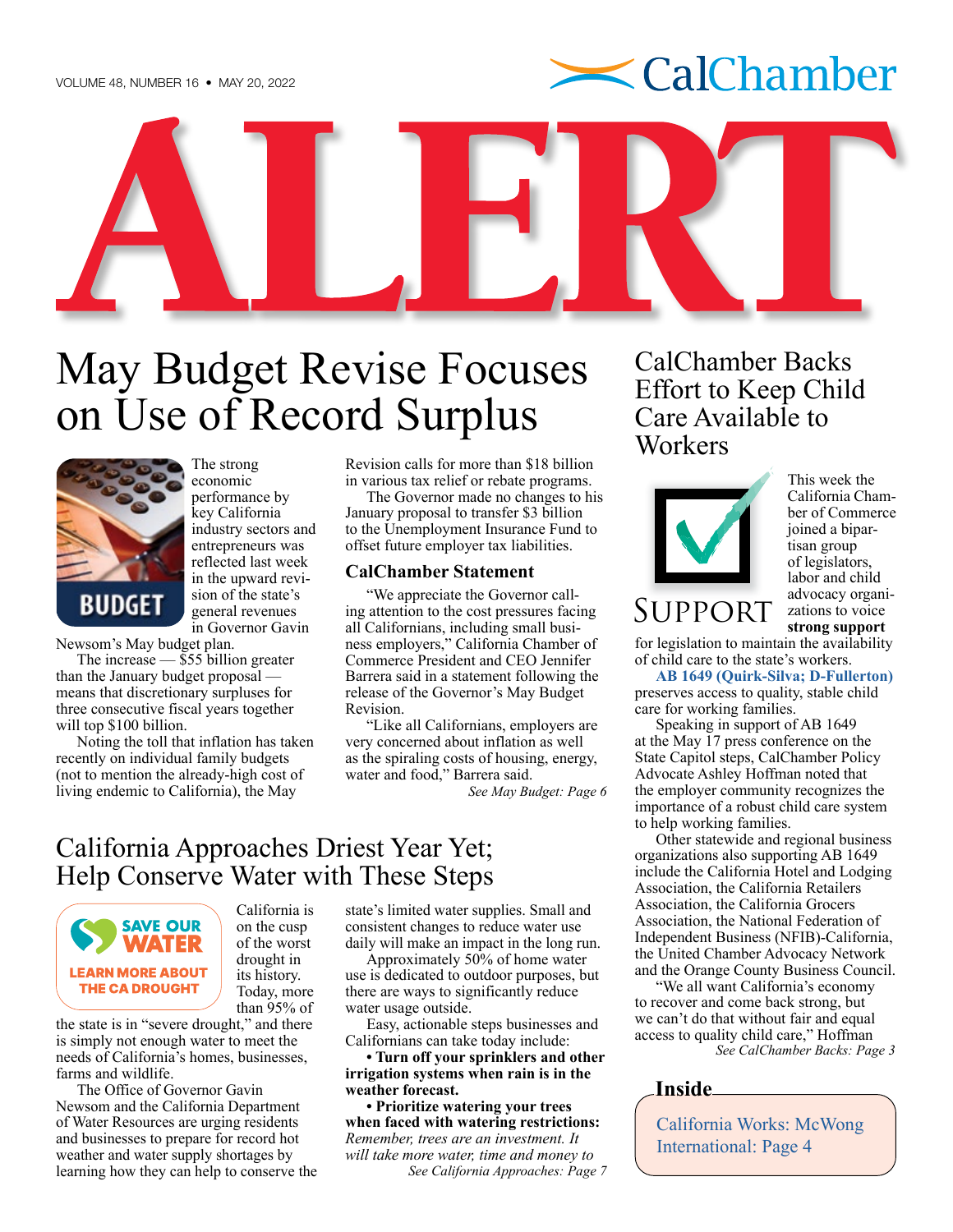

## <span id="page-1-0"></span>*Labor Law Corner* A Look at Drug Testing, Privacy Rights and Last Chance Agreements



**[Matthew J. Roberts](https://advocacy.calchamber.com/bios/matthew-roberts/) Labor Law Helpline Manager**

*My employee provided a doctor's note for recent time off that included information that he was out due to "cocaine poisoning." With this information, can we require the employee to sign a last chance agreement and submit to weekly drug testing?*

Putting aside the medical information that the employee disclosed voluntarily, the employer here is presented with a few issues related to drug testing and potentially drug rehabilitation leave.

#### **California Chamber Officers**

**Kailesh Karavadra** *Chair*

**Gregory S. Bielli** *First Vice Chair*

**Janet A. Liang** *Second Vice Chair*

**Maryam S. Brown** *Third Vice Chair*

**Donna L. Lucas** *Immediate Past Chair*

**Jennifer Barrera** *President and Chief Executive Officer*

*Alert (ISSN 0882-0929) is published weekly during legislative session with exceptions by California Chamber of Commerce, 1215 K Street, Suite 1400, Sacramento, CA 95814- 3918. Subscription price is \$50 paid through membership dues.* 

*Send email address changes to alert@ calchamber.com. Publisher: Jennifer Barrera. Executive Editor: Ann Amioka. Art Director: Neil Ishikawa. Capitol Correspondent: Sara Proffit.* 

*Permission granted to reprint articles if credit is given to the California Chamber of Commerce Alert, citing original publication date of article, and reprint is emailed to Alert at address above.* 

*Email: [alert@calchamber.com.](mailto:alert%40calchamber.com?subject=) Home page: [www.calchamber.com](http://www.calchamber.com).*

Due to the right to privacy enshrined in the California Constitution, drug testing in California workplaces can be a tricky issue to navigate to avoid violating the privacy rights that employees still maintain in the workplace.

#### **Drug Testing and Last Chance Agreements**

In most circumstances, employers are limited to testing their employees only once the employer has a reasonable suspicion that the employee is violating a drug- and alcohol-free workplace policy. That is, the employee is under influence while at work.

Conversely, random drug testing is allowable only in very rare circumstances, such as employees in professions that are pervasively regulated by the government where the expectation of privacy is reduced; or the position is critical to public safety or protection such as truck drivers, aviation personnel and correctional officers.

Last chance agreements, however, may allow an employer to set up a regular drug testing program for individual employees based upon specific circumstances. Last chance agreements are contracts between employers and employees that are used in lieu of terminating an employee.

In this specific example, an employer may terminate this employee for admitting to illicit drug use. However, the employer may not want to terminate the employee but instead give the employee the chance to correct the behavior and maintain their employment subject to the employee meeting the conditions of the last chance agreement.

Because the employer is granting the employee continued employment, the agreement can set conditions overriding an employee's privacy rights such as regular or random drug testing.

Last chance agreements should be drafted by legal counsel but should expressly include any conditions that the employee must meet. If they are not expressly provided in the agreement, such as expressly describing what type of drug testing the employee will be subject to, the employer may not be able to carry *[See A Look: Page 6](#page-5-0)*

## CalChamber-Sponsored Seminars/Trade Shows

More at *[www.calchamber.com/events](http://www.calchamber.com/events)*.

- *Labor and Employment* HR Boot Camp Virtual Seminar. CalChamber. May 26–27: SOLD OUT, June 23–24, August 11–12, September 8–9, Online. (800) 331-8877.
- Leaves of Absence: Making Sense of It All Virtual Seminar. CalChamber. June 9–10, August 25–26, September 29–30, Online. (800) 331-8877.
- Managing CFRA Leave Requests at Your Small Business: Intensive Webinar. CalChamber. June 16–17, Online. (800) 331-8877.

*Business Resources*

Resilient Workplace Webinar. DRB Toolkit, California Office of Emergency Services (CalOES), Federal Emergency Management Agency (FEMA). May 25, Online. (877) 563-5628.

#### *International Trade*

2022 Taiwan Trade Shows. Taiwan External Trade Development Council. Through October 30, Online and

In-Person. +886-2-2725-5200. From Local to Global: Celebrating Diversity. Showcasing International Success of Asian American & Pacific Islander-Owned & Led Businesses. U.S. Commercial Service. May 25, Online. Future Sport Israel: Discovering *[See CalChamber-Sponsored: Page 7](#page-6-0)*

## CalChamber Calendar

*Capitol Summit:*  June 1, Sacramento *International Forum:*  June 1, Sacramento *Water Committee:*  June 1, Sacramento *ChamberPAC:*  June 1, Sacramento *Board of Directors:* June 1–2, Sacramento *Host Breakfast:*  June 1–2, Sacramento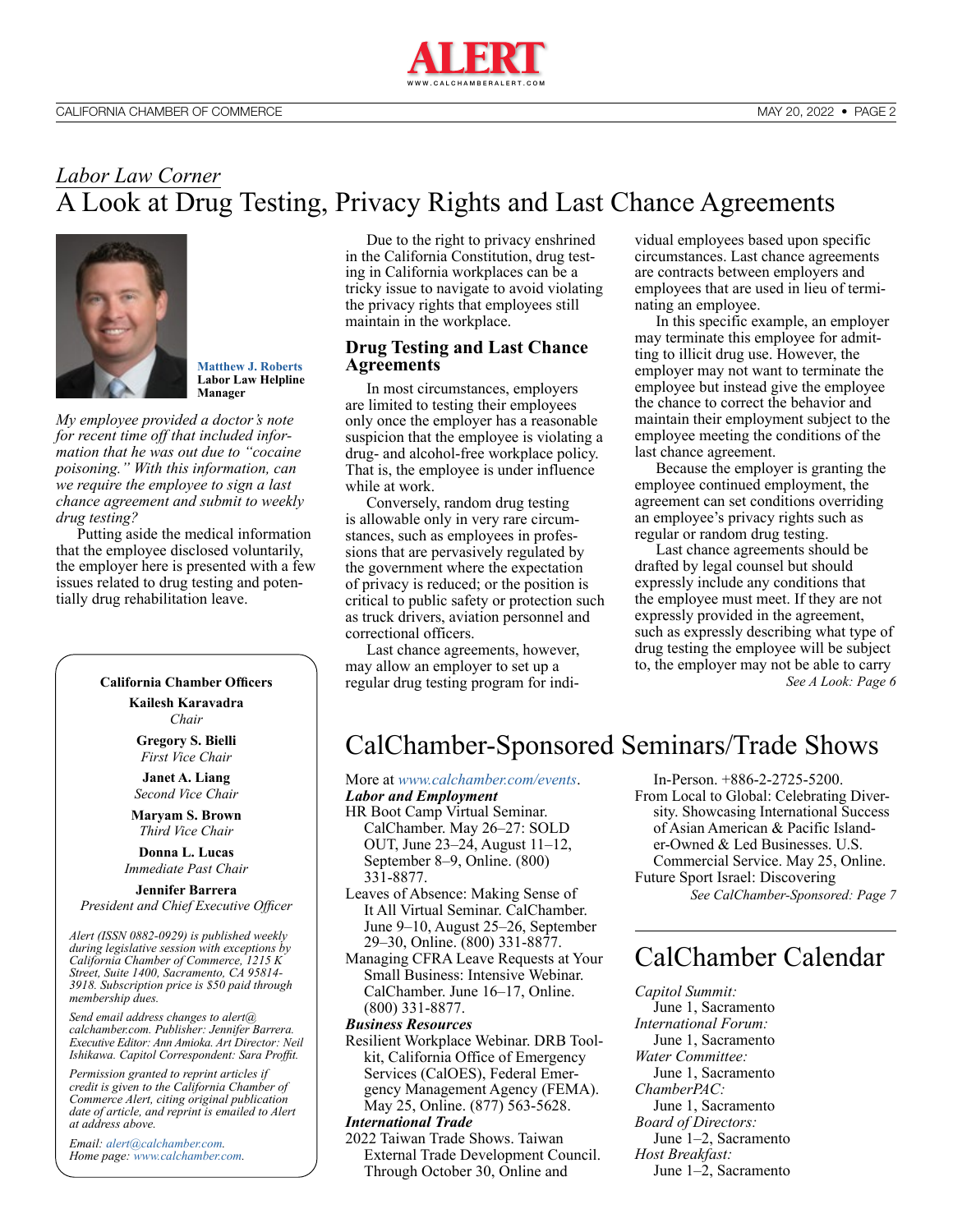

## <span id="page-2-0"></span>California Minimum Wage Projected to Increase to \$15.50



On May 12, Governor Gavin Newsom [announced](https://www.gov.ca.gov/2022/05/12/governor-newsom-proposes-18-1-billion-inflation-relief-package/) that California's

minimum wage is projected to increase to \$15.50 per hour for all employers, regardless of size, on January 1, 2023.

The [current minimum wage](https://hrwatchdog.calchamber.com/2021/12/minimum-wage-increases-coming-january-1/) is \$15 per hour for employers with 26 or more employees and \$14 per hour for employers with 25 or fewer employees. Small businesses anticipated increasing their minimum wage to \$15 per hour in 2023; however, when inflation exceeds 7%, a provision in the law triggers the accelerated increase.

The California Department of Finance projects inflation for the 2022 fiscal year (which ends June 30) will be 7.6%. As such, California's minimum wage for all employers, regardless of size, will likely rise to \$15.50 per hour starting January 1.

The minimum wage increase will also increase the minimum salary for exempt employees in California. Currently, for employers with 25 or fewer employees, the exempt employee salary threshold is \$58,240 per year (\$4,853.33 per month), while the salary threshold for employers with 26 or more employees is \$62,400 per year (\$5,200 per month).

Beginning January 1, 2023, under the projected minimum wage increase to \$15.50, the new exempt salary threshold will be \$64,480 per year (\$5,373.33 per

month) for all employers, regardless of size.

Lastly, another minimum wage development that employers should keep an eye on is a possible November 2022 ballot measure that could further increase the state minimum wage.

Proponents of the measure announced last week that they have enough signatures to put the measure on the ballot. If the ballot measure passes, the minimum wage would be \$16 per hour on January 1, 2023, increasing annually until it reaches \$18 per hour.

**[Staff Contact: James Ward](https://advocacy.calchamber.com/bios/james-w-ward/)**

## CalChamber Backs Effort to Keep Child Care Available to Workers

#### *[From Page 1](#page-0-0)*

said. "Without AB 1649, many workers will have no choice but to leave the workforce. We cannot let that happen. California's employers and our economy need more workers, not fewer."

The COVID-19 pandemic caused hundreds of thousands of child care slots to disappear in California, Hoffman pointed out, resulting in many workers being forced to leave the workforce. Women left at a rate four times greater than men.

Even before COVID-19, the high cost of child care acted as a barrier to many parents being able to work, she said.

AB 1649 continues a policy put in place by the Governor's Executive Order N-45-20 that ensures subsidized child care providers are paid a guaranteed rate for their services, enabling them to

provide care for families with variable work schedules and be reimbursed based on the certified number of hours needed, not the number of hours of care provided.

That policy allows the subsidized child care centers to operate like private market counterparts where a family pays for their child's slot regardless of attendance.

Without legislative action, the policy is set to expire June 30, resulting in subsidized care providers being required to absorb a revenue shortfall for any days a child is absent. The financial risk would be significant, considering providers' ongoing costs for rent, staff and operating expenses.

Hoffman commented that California employers are doing their best to help increase investment in workers' child care needs and be flexible where possible, but it is a significant cost, especially for the smallest businesses.

A study by the U.S. Chamber of Commerce Foundation found that smaller employers do not have the funds or resources to cover these costs.

AB 1649 will help address the systemic issue of child care affordability in California, she said. Without AB 1649, many workers will once again be left with few to no choices for child care, forcing adults — primarily women of color — back out of the workforce.

Investments in California's child care system will benefit families, the business community and the economy as a whole.

AB 1649 was held on the Assembly Appropriations Committee Suspense File on May 19.

**[Staff Contact: Ashley Hoffman](https://advocacy.calchamber.com/bios/ashley-hoffman/)**



## **CalChamber Member Feedback**

*"When it comes to my company's time, resources or choices, the CalChamber is unrivaled in its ability to produce results at the State Capitol."*

**Maryam S. Brown President Southern California Gas Company**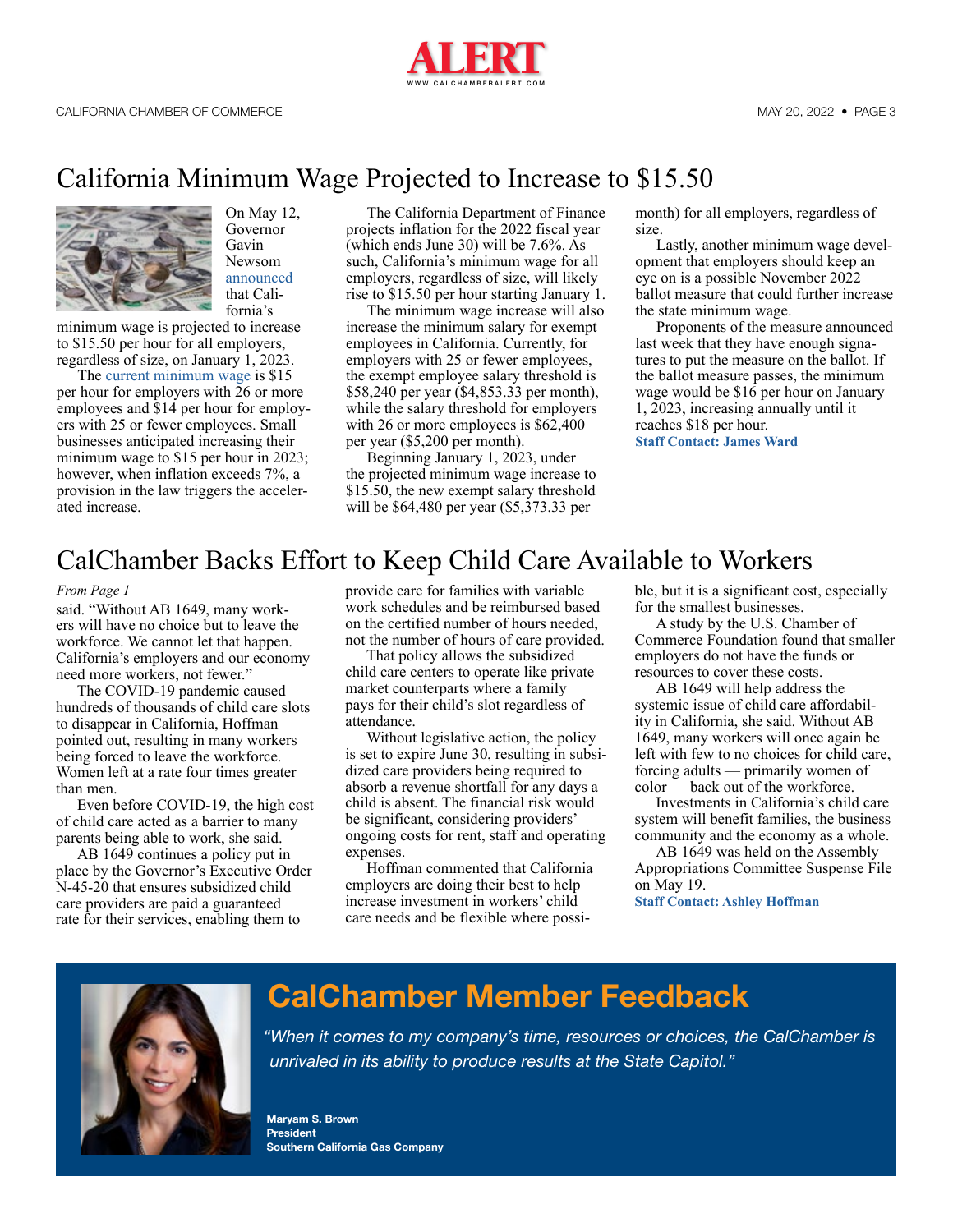

<span id="page-3-0"></span>*California Works* McWong International: Leader in Manufacturing, Lighting, Innovation

CALIFORNIA VIRKS *This article is part of a series of profiles of CalChamber member companies that are contributing to the state's economic strength and ability to stay competitive in a global economy. Visit [www.calchamber.com/californiaworks](http://www.calchamber.com/californiaworks) to learn more about this series and read past and future profiles.*



For more than 30 years, McWong

International, Inc. has been bridging the best of East and West to provide quality and innovation to its customers. A California corporation, McWong has grown to become a leader in the design and manufacture of high-quality lighting control equipment and related electrical components.

McWong has engineered Internet of Things (IoT) solutions for today's rapidly changing marketplace. With advanced design and manufacturing facilities, McWong offers extensive component choices for original equipment manufacturers (OEMs), as well as robust solutions for contractors, energy service companies (ESCOs) and facility managers.

#### **'Business Empress'**

McWong International was founded in 1984 by Margaret Wong, a global entrepreneur who has launched several other highly successful enterprises forged on creating multimillion-dollar businesses and mastering international trade between the U.S. and China.

A Hong Kong native and American citizen, Wong has won the prestigious President's "E" Award and "Export Businesswoman of the Year" – U.S. Department of Commerce/MBDA. She has led numerous successful delegations from the United States to China, including several with California Governors and U.S. agencies. Her expertise in the field is why *The Sacramento Bee* and *Comstock's Magazine* dubbed her the "Business Empress."

Wong serves on boards for the California Chamber of Commerce, California Asian Chamber, Themed Entertainment Association, and as a Governor's Appointee. Under President Barack Obama, Wong was selected for the Presidential Trade Mission to China. She also helped to bring the NBA to China, promoting sports and education.

Earlier this month, Wong was welcomed as one of eight new members into the prestigious Committee of 100. A nonpartisan leadership organization of prominent Chinese Americans in business, government, academia and the arts, the Committee invites individuals who are pioneers in their respective fields across the arts, science, technology, business, and finance to join based on their extraordinary achievements.

#### **McWong's Latest Collaboration**

In February, McWong International announced a new collaboration with LA Lighting to create an LED lighting installation with fingertip wireless control for light level and white color tuning.

The lighting system is controlled by TruBlu™, a Bluetooth mesh wireless network to bring to life a one-acre car exhibition, event and storage complex in downtown Los Angeles, owned and operated by Auto Conduct.

The Auto Conduct space hosts events ranging from special model launch events to community toy drives and "roll in" events for car clubs. To create a responsive lighting system capable of showcasing a range of vehicles during different times of day and night, the project team created a flexible, white-tunable LED

lighting system with embedded Bluetooth mesh controls in each fixture.

After close consultation with All-Phase, the project partner for product support and distribution, and the end user, a total of 12 lighting zones were created with four luminaires in each zone. Each zone as well as each fixture can be controlled independently from the TruBlu mobile app.

Two wireless switches were installed at opposite ends of the event space for convenient white tuning, manual ON/ OFF and dimming control. The LA Lighting fixtures are white tunable from 2700–6500K, and their integrated McWong TruBlu controllers enable event managers to highlight specific zones or individual fixtures with color changes within this range.

One of the key drivers for selecting a wireless control system was the ability of event producers to effortlessly change the ambience of the event with light level and white tuning on a moment's notice.

"We wanted to instantly change the mood of an event or be able to showcase a specific area of the floor for a specific vehicle. The goal was to make anyone's car feel special. This system allows us to do just that," Auto Conduct's Founder and CEO Ezekiel Wheeler said.



#### [McWong International, Inc](https://mcwonginc.info/)

President and CEO: **Margaret Wong**

Company headquarters: **1921 Arena Blvd., Sacramento, CA 95834**

Company business segments:

- **Design and manufacturing**
- **Engineering**
- **Internet of things**
- **Lighting and controls solutions**
- **Technology**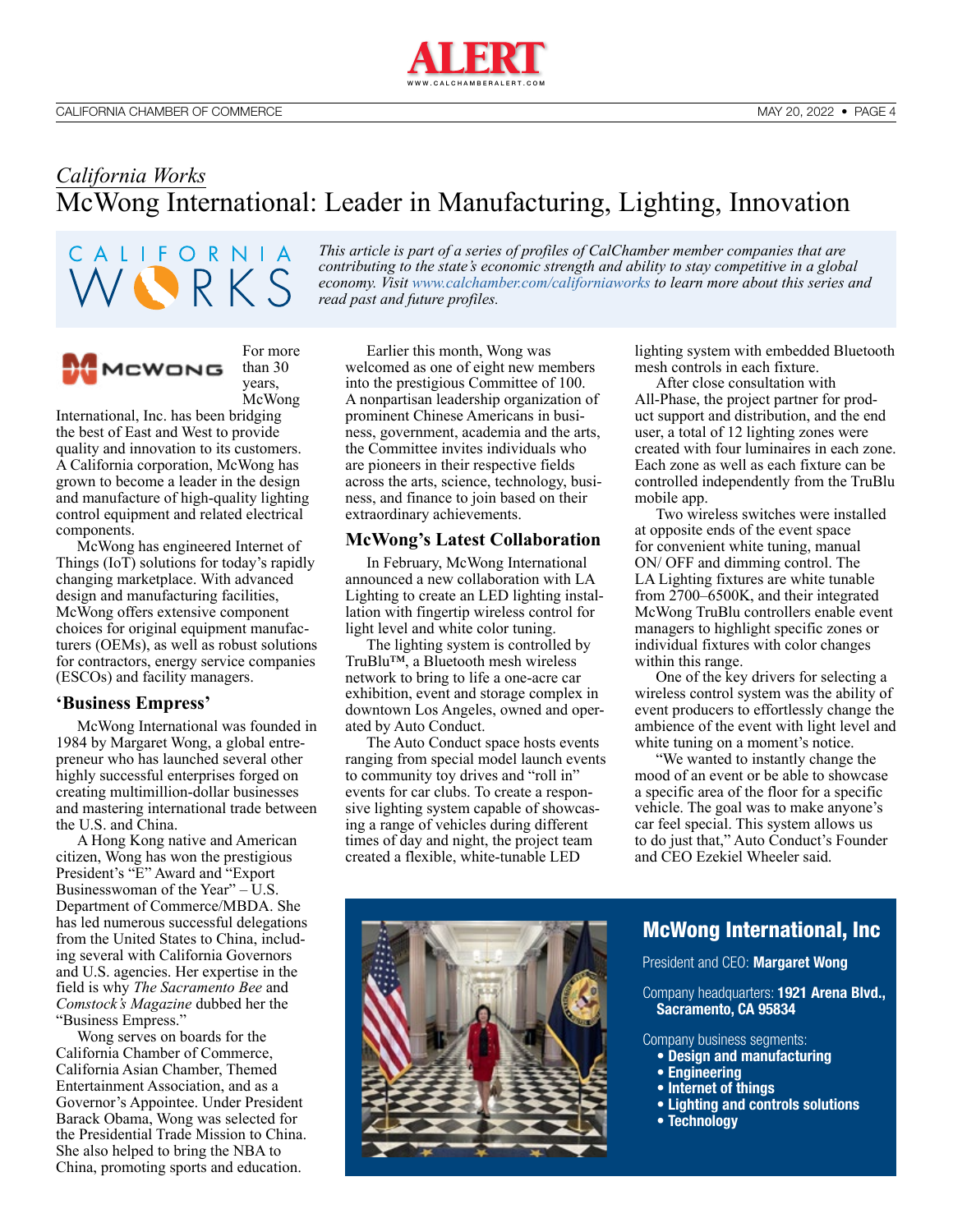

## <span id="page-4-0"></span>Extending CalCompetes Incentive Program Key to Job Growth, Statewide Investments



The COVID-19 pandemic triggered the deepest recession since the Great Depression. But just as the economic toll was steep, so is our economic recovery. Much of

**Dee Dee Myers**

the remarkable rebound was made possible by state and federal actions to support individuals and small business through the initial period of economic distress and the subsequent economic recovery.

• [According to the U.S. Bureau of](https://www.bea.gov/news/2022/gross-domestic-product-state-4th-quarter-2021-and-year-2021-preliminary)  [Economic Analysis](https://www.bea.gov/news/2022/gross-domestic-product-state-4th-quarter-2021-and-year-2021-preliminary), in 2021, California's gross domestic product (GDP) grew by 7.8%, ranking third in the nation and ahead of Florida (6.9%) and Texas (5.6%). In the fourth quarter alone, GDP growth increased to 9.5%, well ahead of the U.S. national rate.

• During this same period, the state produced \$3.36 trillion of goods and services, earning the top spot in the nation's \$23 trillion economy. California's output continues to be larger than every national economy outside of the United States, China, Japan and Germany.

•Since January 2021, California has created more than 1.3 million jobs more than any other state — and has now regained nearly 90% of the nonfarm jobs lost during the COVID-19 pandemic.

#### **State Actions**

The state's actions have been key to that success.

Last year, Governor Newsom's \$100 billion California Comeback Plan made historic investments across the state, including a [\\$6.2 billion tax cut](https://www.gov.ca.gov/2021/04/29/governor-newsom-signs-bill-giving-small-business-a-6-2-billion-tax-cut/) for small businesses, an additional [\\$4 billion in](https://www.gov.ca.gov/2021/05/13/california-roars-back-governor-newsom-announces-the-largest-small-business-relief-program-in-the-nation/)  [COVID-19 Relief Grants](https://www.gov.ca.gov/2021/05/13/california-roars-back-governor-newsom-announces-the-largest-small-business-relief-program-in-the-nation/) for small businesses, a [\\$12 billion tax rebate](https://www.gov.ca.gov/2021/08/26/expanded-golden-state-stimulus-the-largest-state-tax-rebate-in-american-history-to-start-reaching-californians-tomorrow/) from the Golden State Stimulus, and [\\$5.2 billion](https://www.gov.ca.gov/2021/08/26/expanded-golden-state-stimulus-the-largest-state-tax-rebate-in-american-history-to-start-reaching-californians-tomorrow/)  [in rent relief](https://www.gov.ca.gov/2021/08/26/expanded-golden-state-stimulus-the-largest-state-tax-rebate-in-american-history-to-start-reaching-californians-tomorrow/).

And most recently, in February, the Governor and the Legislature enacted [additional support for small businesses,](https://www.gov.ca.gov/2022/02/09/governor-newsom-signs-paid-sick-leave-extension-expanded-relief-for-small-businesses-and-historic-package-to-promote-innovation-and-entrepreneurship-in-california/) including restoring the use of research and development (R&D) tax credits and net operating loss (NOL) provisions one year early, providing \$5.5 billion in savings for our most innovative businesses; conforming state and federal tax laws to provide nearly \$500 million in savings to restaurants and performance venues, among the businesses hardest hit by the pandemic; and allocating an additional \$150 million for the California Small Business COVID-19 Relief Grant Program, bringing the total to approximately \$4.2 billion.

> Guest Commentary By Dee Dee Myers

The [Governor's May Revision,](https://www.ebudget.ca.gov/budget/2022-23MR/#/Home) announced last Friday, builds on these earlier investments to drive our ongoing economic recovery. New proposals include an additional \$500 million in COVID-19 Relief Grants to hard-hit industries, \$75 million to agriculture-related businesses that have been impacted by severe drought conditions and additional tax relief to small businesses.

#### **CalCompetes**

In particular, the May Revision also proposes to continue and build on the success of [California Competes](https://business.ca.gov/california-competes-tax-credit/) (CalCompetes), one of the state's most successful incentives.

Since its inception in 2014, CalCompetes has been an indispensable tool, helping businesses to locate or stay in California and invest, grow, and create quality full-time jobs here. Under the direction of the Governor's Office of Business and Economic Development (GO-Biz), the program has awarded tax credits and grants to more than 1,150 businesses committing to create nearly 145,000 new, full-time jobs and make over \$29 billion in capital improvements in the state. Among its many successes:

• Stripe, an innovative, industry-leading company, received two awards over the past seven years in exchange for commitments to create 3,110 high-road jobs and invest more than \$122 million.

• Last year, EnerVenue committed to create at least 1,692 full-time jobs as they develop and manufacture super high-capacity nickel hydrogen batteries. The batteries will be used to store large amounts of solar and wind-generated electricity in homes, businesses, and other venues, helping the state transition to 100% green, sustainable energy.

• Just last month, awards went to Hawthorne-based Ampaire to develop and manufacture electric aircraft; Universal Hydrogen Co., to create technology to replace standard aircraft fuel with hydrogen systems; and Viridos, Inc., to make environmentally friendly, low-emission fuel from algae in Imperial County's Calipatria.

These investments not only bring family-supporting jobs and investment to our state but also help California achieve its zero-carbon emission goals.

Building off the success of the tax credit program, the 2021 Budget Act included \$120 million one-time General Fund monies for a CalCompetes Grant program aimed at businesses that cannot benefit from the nonrefundable tax credit. In April 2022, eight companies received grants, providing commitments to create more than 7,615 new, full-time jobs and bring over \$3.3 billion in new capital investments to the state.

#### **Extending Programs**

CalCompetes is currently set to expire at the end of the 2022–23 fiscal year, but there's more work to be done. That's why Governor Newsom's revised budget proposes extending it for another five years through 2027–28, while also adding a second year of funding for the CalCompetes Grant program.

The Governor is also proposing to make statutory adjustments to both programs to give additional consideration to companies that relocate from states *[See Extending: Page 7](#page-6-0)*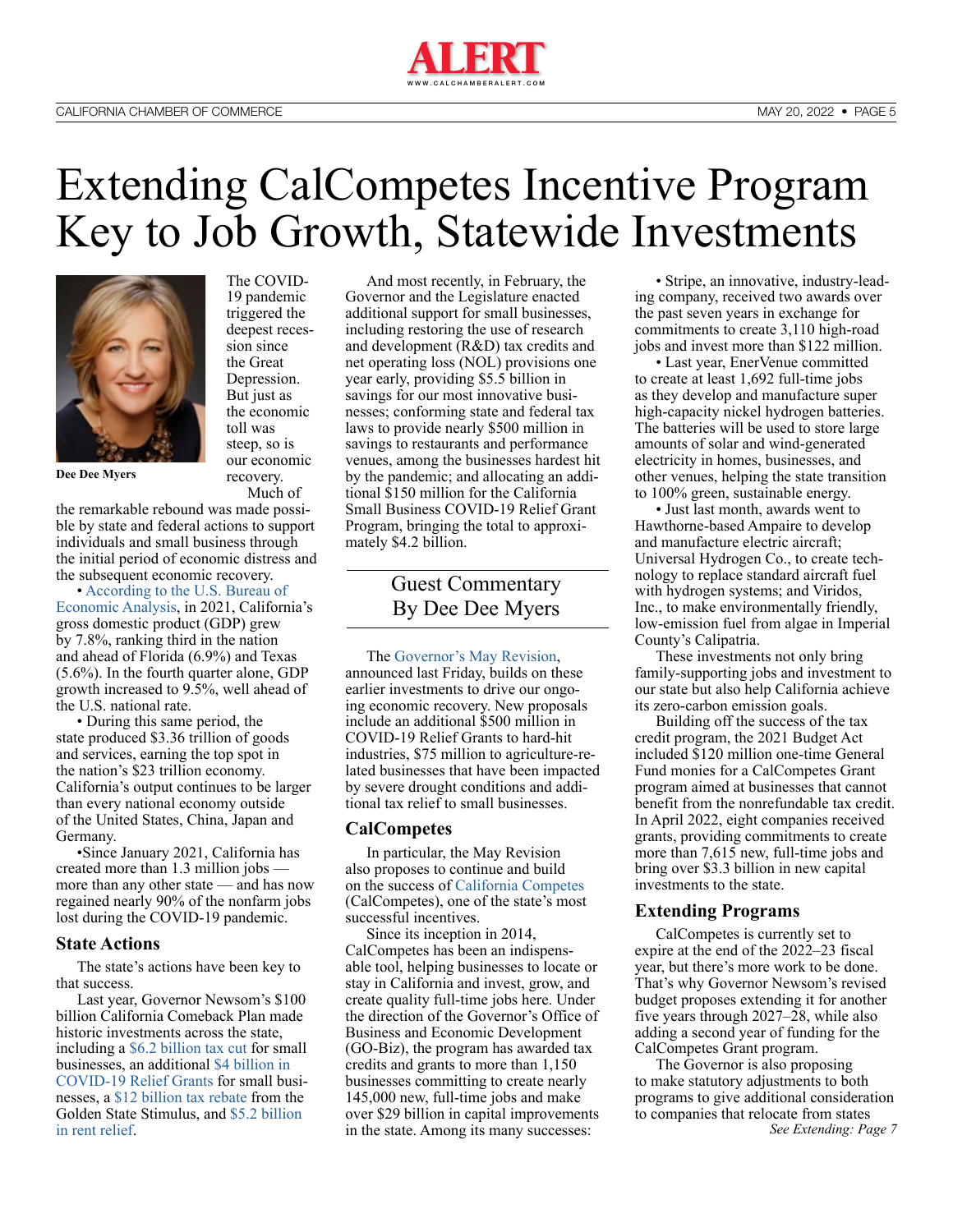

## <span id="page-5-0"></span>May Budget Revise Focuses on Use of Record Surplus

#### *[From Page 1](#page-0-0)*

"CalChamber urges elected leaders to offset additional costs on employers, including paying down the Unemployment Insurance Fund debt. CalChamber looks forward to working with the administration and lawmakers to address the underlying causes of rising prices and provide relief to employers and their employees."

#### **One-Time Increases**

Experience with the California budget teaches that what goes up must come back down, so the Governor prudently sets aside \$37 billion into various reserve funds, and calculates that 94% of all spending from surplus funds is dedicated to one-time purposes.

Because the state budget is pushing against the so-called Gann Limit, which caps annual expenditures from the state budget, the Governor targeted several of his initiatives toward spending exempt from the limit, in particular, infrastructure and tax relief.

Tax relief or rebate programs in the May budget include:

• A \$400 rebate to households based on registered motor vehicles.

• A temporary reduction to the diesel sales tax.

• Funding for rental assistance and payments for outstanding utility arrearages built up during the pandemic.

• Covering all family fees for subsidized child care programs as well as continued health care subsidies for the middle class if federal subsidies expire.

• Retention bonus payments to approximately 600,000 workers in hospitals and nursing homes.

#### **Targeted Tax Benefits**

The Governor is also proposing some targeted tax benefits for businesses, including:

• Extending the CalCompetes tax credit program for five years at \$180 million per year, and extending the CalCompetes grant program for another year at \$120 million.

• Fully conforming California law to the extended federal Paycheck Protection Program (PPP), which prevents these federal grants from being subject to state taxation.

• Another \$500 million for a grant program administered by the Small Business Advocate to provide additional relief to small businesses most affected by the pandemic, focusing on the top 10 industries hardest hit by the pandemic.

California will receive \$13.9 billion in new federal funds from the Infrastructure Investment and Jobs Act that will support transportation, broadband and other projects over the next five years.

On top of that, the May Revision will target another \$17 billion (on top of \$20 billion from the January budget proposal) for electric vehicle infrastructure and clean energy innovation, transportation projects, broadband build-out, and reducing wildfire risk and supporting drought resiliency.

#### **Education**

Schools automatically receive a portion of every new general tax dollar, courtesy of a 1988 ballot measure, Proposition 98. The May Revision includes total funding of \$128.3 billion

for all K–12 education programs — more than \$20,000 per student.

This is \$20 billion more than the Governor proposed in January, and \$35 billion higher than the current year budget. Some \$8 billion of this amount is a one-time allocation that schools can use to address the continuing effects of the pandemic by supporting students' mental health and learning challenges and to take actions to preserve staffing levels.

The Governor made good on his pledge to give annual budget increases of 5% to the University of California and California State University systems over the next five years. In exchange, the systems will be expected to make progress and report annually on goals including improved graduation rates, growing enrollment, making college more affordable and preparing more students for high-demand careers.

#### **Climate Change/Drought**

Governor Newsom increased his spending commitment for programs related to climate change and drought mitigation, adding \$9.5 billion to a \$23.5 billion multi-year commitment made in January.

The spending will cover drought relief and water projects, investments in clean energy, and subsidies for electric vehicle purchases and charging infrastructure.

More information on items in the Governor's budget proposal is available at *[www.ebudget.ca.gov](http://www.ebudget.ca.gov)*. **[Contact: Loren Kaye](https://advocacy.calchamber.com/bios/loren-kaye/)**

A Look at Drug Testing, Privacy Rights and Last Chance Agreements

#### *[From Page 2](#page-1-0)*

out that weekly or random drug testing.

#### **Rehabilitation Leave**

Private employers with 25 or more employees anywhere also should be aware that Labor Code Section 1025 requires employers to accommodate their California employees who wish to voluntarily enter and participate in an alcohol or drug rehabilitation program.

If the employee in this example presented the doctor's note with information about substance abuse and also asked the employer for time off to allow for participation in a rehabilitation program, an employer with 25 or more employees would have to consider and provide that accommodation unless it imposes an undue hardship on the employer.

Undue hardship is a high burden for employers to meet and thus employers should consult with legal counsel before denying rehabilitation leave due to an undue burden.

Notwithstanding this provision of the Labor Code, employers do not have to accommodate active drug use and can

take disciplinary steps, up to and including termination, under their drug- and alcohol-free workplace policy.

*Column based on questions asked by callers on the Labor Law Helpline, a service to California Chamber of Commerce preferred and executive members. For expert explanations of labor laws and Cal/OSHA regulations, not legal counsel for specific situations, call (800) 348-2262 or submit your question at [www.](http://www.hrcalifornia.com) [hrcalifornia.com](http://www.hrcalifornia.com).*